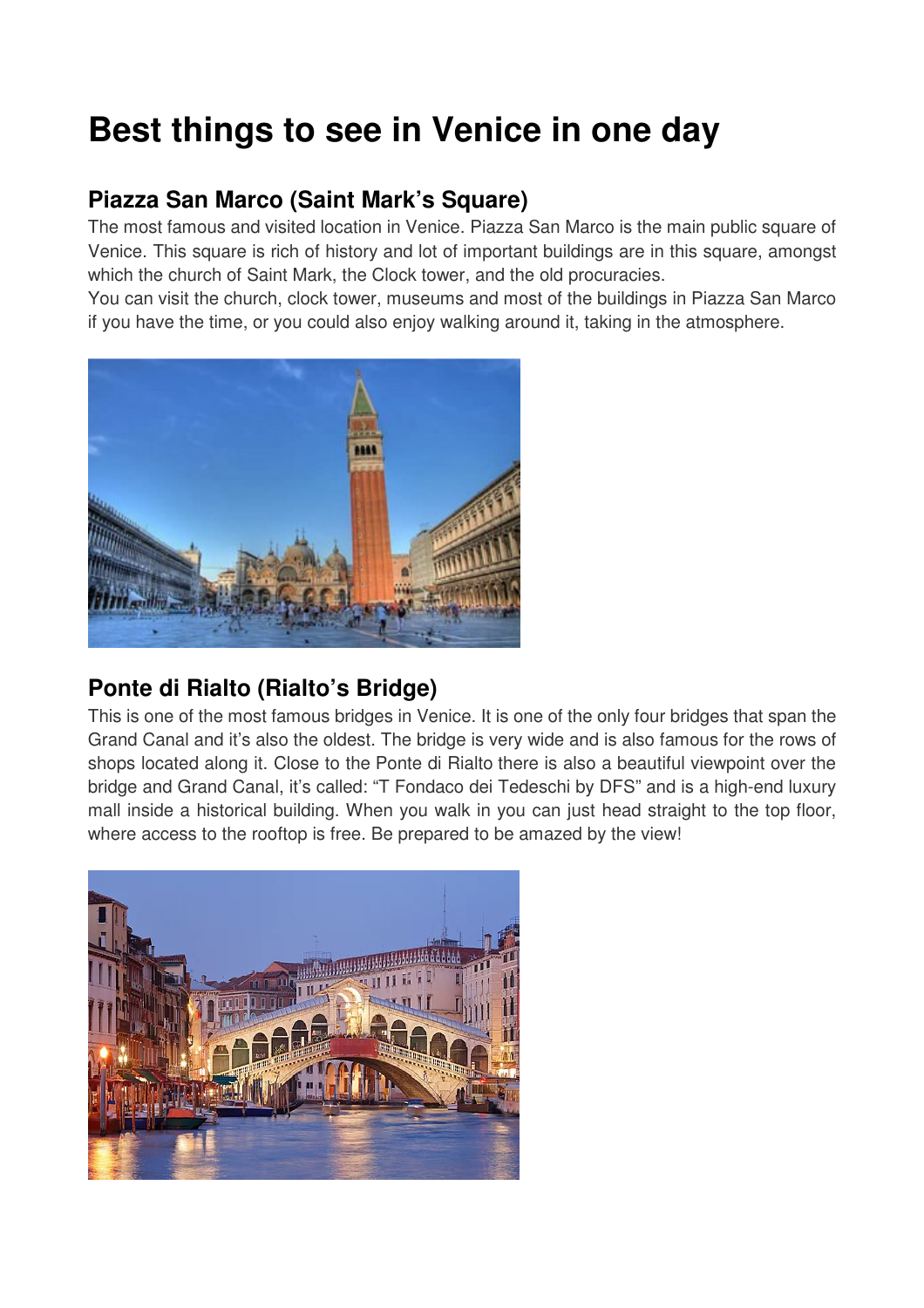## **Palazzo Ducale (Doge's Palace)**

The Doge's Palace is a monumental piece of architecture and perhaps the most important site in Venice. The building was originally founded in the 14th and 15th century with other elements being added over the years. There are three main areas of the structure, the oldest being the closest to St. Mark's Basin (1340), the block facing St. Mark's Square took its present form in 1424 and the part facing the Grand Canal was built between 1483 and 1565.



### **Ponte dei Sospiri (Bridge of Sighs)**

The Ponte dei Sospiri is another extremely famous bridge in Venice. Its peculiar architecture and higher up location compared to the other bridges in Venice have drawn the attention of tourists to it. People often interpret the Sighs part of the name as a romantic feature, given the romantic nature of the city, the reality if however very different. The bridge connects the New Prison to the interrogation rooms in the Doge's Palace and it is said that prisoners would sigh when walking from the bridge to prison, sighing at their final view of the beautiful Venice harbour. While the reality of the bridge is very different from the common stereotype of it, its still a beautiful bridge to see when visiting Venice.